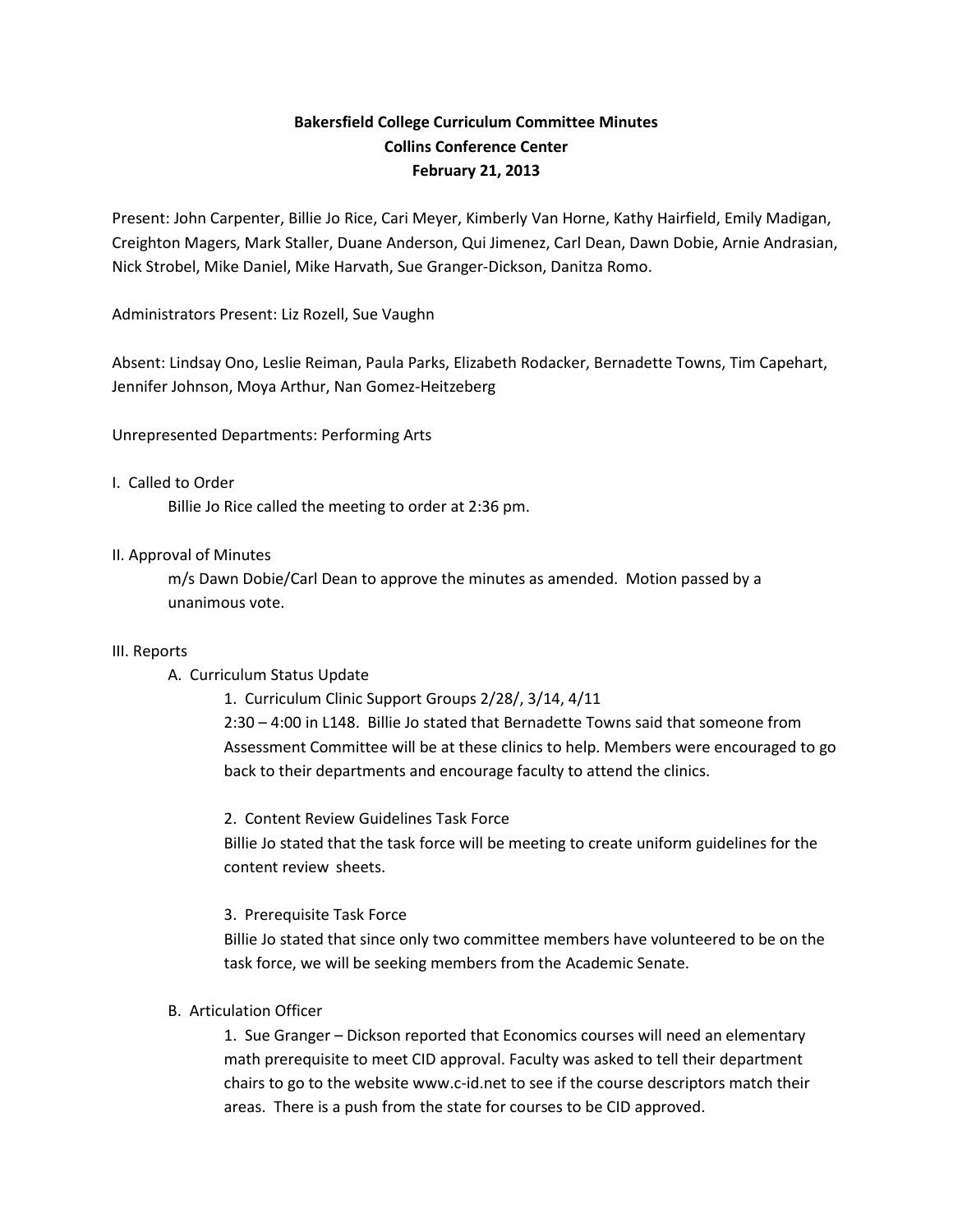### IV. Curricunet

A. Billie Jo stated that we were just informed that all issues in curricunet must be cleared up before the new Meta version can be installed. We have been operating curricunet with the understanding that we were to just work through the current issues in curricunet because Meta was going to be installed soon. Now, we must document all curricunet issues. Faculty were asked to email any issues they experience with curricunet to Billie Jo and John.

## V. Apprenticeship Courses

A. Duane Anderson stated that he will submit 59 apprenticeship courses in curricunet tomorrow. It has been a hard struggle for the last year to fit the apprenticeship courses into the Curricunet Matrix. He omitted the textbooks because there was not an author or published date as they are publications from the State of California. A suggestion was made to document the publications as new faculty teaching the course could find it helpful.

## VI. Unfinished Business

A. BIOL B16 General Microbiology – proposed revision

Biology B16 is a five unit course with a proposed prerequisite change to Chemistry B11. The Allied Health Department objects to the change in prerequisites. The Biology course meets the CID descriptor.

m/s Nick Strobel/Sue Granger-Dickson to approve course revision of BIOL B16 as submitted. Motion passed 14-2 with Kathy Hairfield and Jennifer Johnson (proxy) opposing.

## VII. Proposed Course Revisions

John Carpenter stated the Fire Courses textbooks were out of date because they are provided by the Federal Government and aren't updated on a regular basis. There is a transfer agreement with other schools that don't have similar Fire courses.

m/s Mark Staller/Nick Strobel to approve the following course revisions. Courses designated DE (Distance Ed) are requesting DE as method of instruction. The committee has considered the rigors of the DE requirements and feels these courses have met those rigors. Motion passed by a unanimous vote.

ENGL B50 Introduction to College Composition FIRE B4 Fire Behavior and Combustion – DE FIRE B5 Fire Prevention - DE FIRE B6 Fire Protection Equipment/Systems - DE FIRE B25A Wildland Fire Behavior - DE FIRE B25B Wildland Firefighter Safety and Survival - DE FIRE B25C Wildland Fire Operations - DE FIRE B25D Wildland Public Info. Officer, Prevention, & Investigation - DE FIRE B25E Wildland Fire Logistics, Finance, and Planning - DE